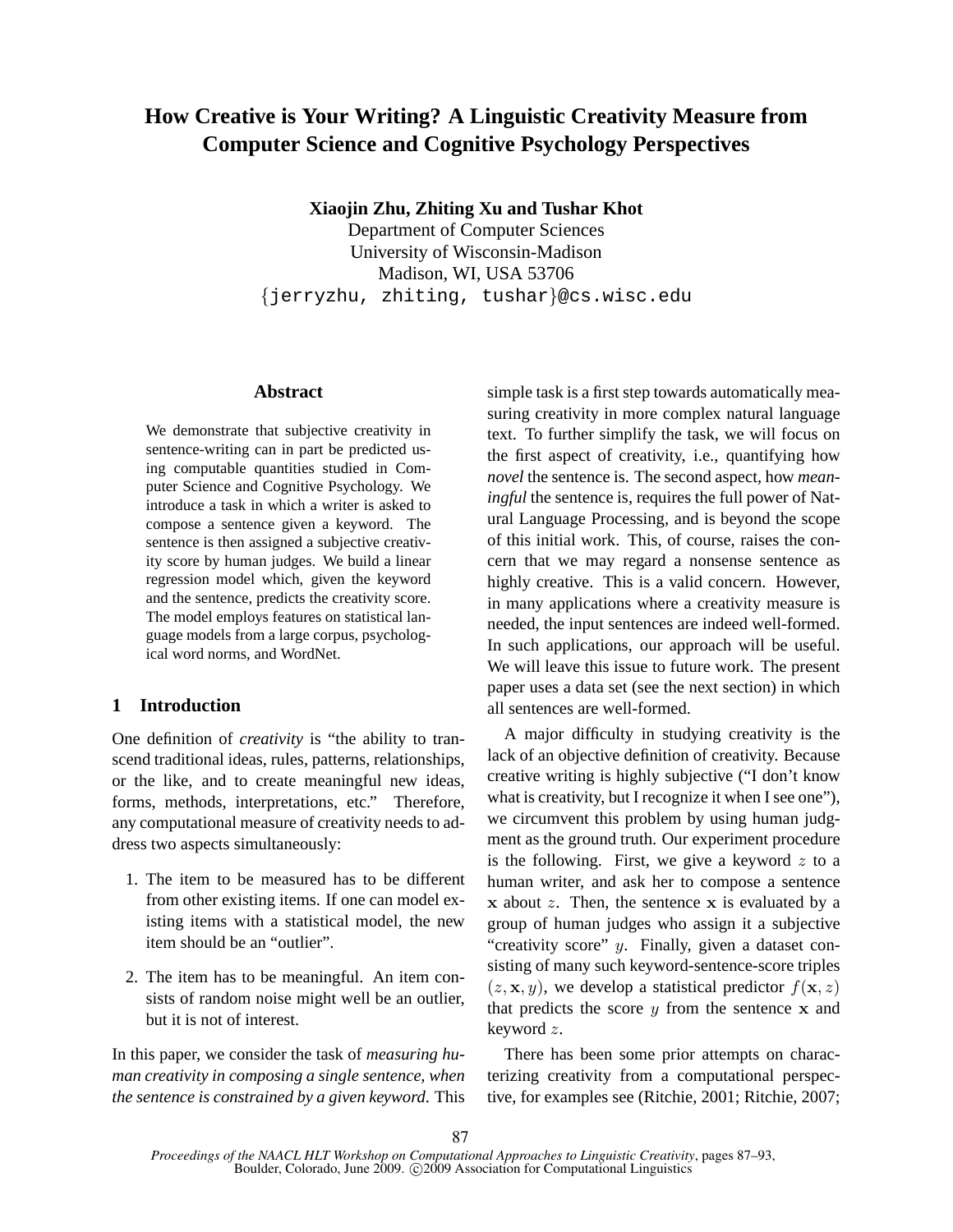Pease et al., 2001). The present work distinguishes itself in the use of a statistical machine learning framework, the design of candidate features, and its empirical study.

### **2 The Creativity Data Set**

We select 105 keywords from the English version of the Leuven norms dataset (De Deyne and Storms, 2008b; De Deyne and Storms, 2008a). This ensures that each keyword has their norms feature defined, see Section 3.2. These are common English words.

The keywords are randomly distributed to 21 writers, each writer receives 5 keywords. Each writer composes one sentence per keyword. These 5 keywords are further randomly split into two groups:

- 1. The first group consists of 1 keyword. The writers are instructed to "write a not-so-creative sentence" about the keyword. Two examples are given: "Iguana has legs" for "Iguana", and "Anvil can get rusty" for "Anvil." The purpose of this group is to establish a non-creative baseline for the writers, so that they have a sense what does not count as creative.
- 2. The second group consists of 4 keywords. The writers are instructed to "try to write a creative sentence" about each keyword. They are also told to write a sentence no matter what, even if they cannot come up with a creative one. No example is given to avoid biasing their creative thinking.

In the next stage, all sentences are given to four human judges, who are native English speakers. The judges are not the writers nor the authors of this paper. The order of the sentences are randomized. The judges see the sentences and their corresponding keywords, but not the identity of the writers, nor which group the keywords are in. The judges work independently. For each keyword-sentence pair, each judge assigns a subjective creativity score between 0 and 10, with 0 being not creative at all (the judges are given the Iguana and Anvil examples for this), and 10 the most creative. The judges are encouraged to use the full scale when scoring. There is statistically significant  $(p < 10^{-8})$  linear correlation among the four judges' scores, showing their general agreement on subjective creativity. Table 1 lists the pairwise linear correlation coefficient between all four judges.

Table 1: The pairwise linear correlation coefficient between four judges' creativity scores given to the 105 sentences. All correlations are statistically significant with  $p < 10^{-8}$ .

|         |      | judge 2 judge 3 judge 4 |      |
|---------|------|-------------------------|------|
| judge 1 | 0.68 | 0.61                    | 0.74 |
| judge 2 |      | 0.55                    | 0.74 |
| judge 3 |      |                         | 0.61 |

The scores from four judges on each sentence are then averaged to produce a consensus score  $y$ . Table 2 shows the top and bottom three sentences as sorted by  $y$ .

As yet another sanity check, note that the judges have no information which sentences are from group 1 (where the writers are instructed to be noncreative), and which are from group 2. We would expect that if both the writers and the judges share some common notion of creativity, the mean score of group 1 should be smaller than the mean score of group 2. Figure 1 shows that this is indeed the case, with the mean score of group 1 being  $1.5 \pm 0.6$ , and that of group 2 being  $5.1 \pm 0.4$  (95% confidence interval). A  $t$ -test shows that this difference is significant ( $p < 10^{-11}$ ).



Figure 1: The mean creativity score for group 1 is significantly smaller than that for group 2. That is, the judges feel that sentences in group 2 are more creative.

To summarize, in the end our dataset consists of 105 keyword, sentence, creativity score tuples  $\{(z_i, \mathbf{x}_i, y_i)\}\$  for  $i = 1, ..., 105$ . The sentence group information is not included. This "Wisconsin Creative Writing" dataset is publicly available at http: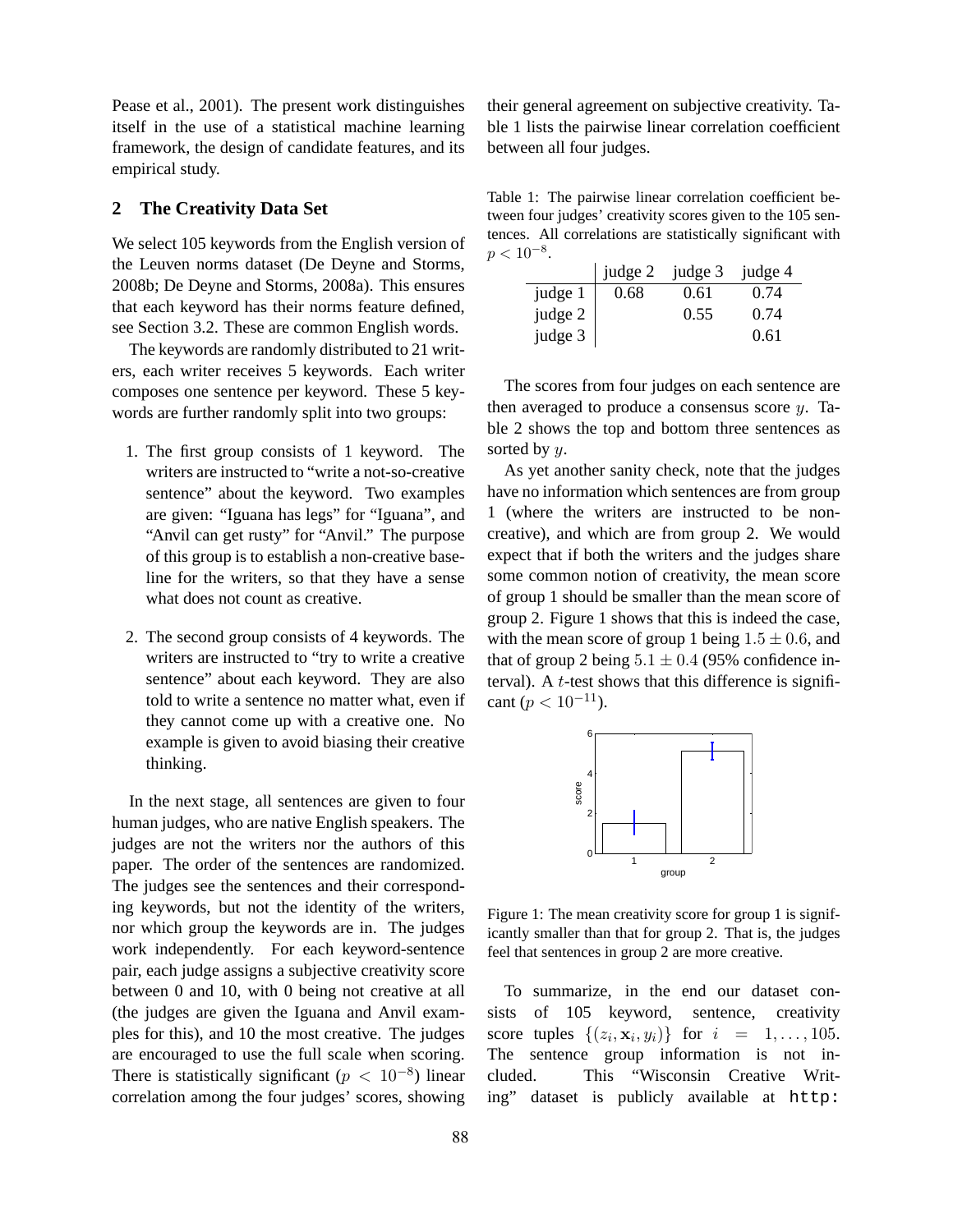| consensus score $y$ | keyword $z$ | sentence x                                                               |
|---------------------|-------------|--------------------------------------------------------------------------|
| 9.25                | hamster     | She asked if I had any pets, so I told her I once did until I discovered |
|                     |             | that I liked taste of hamster.                                           |
| 9.0                 | wasp        | The wasp is a dinosaur in the ant world.                                 |
| 8.5                 | dove        | Dove can still bring war by the information it carries.                  |
|                     |             | $\cdots$                                                                 |
| 0.25                | guitar      | A Guitar has strings.                                                    |
| 0.25                | leech       | Leech lives in the water.                                                |
| 0.25                | elephant    | Elephant is a mammal.                                                    |

Table 2: Example sentences with the largest and smallest consensus creativity scores.

//pages.cs.wisc.edu/∼jerryzhu/pub/ WisconsinCreativeWriting.txt.

## **3 Candidate Features for Predicting Creativity**

In this section, we discuss two families of candidate features we use in a statistical model to predict the creativity of a sentence. One family comes from a Computer Science perspective, using largecorpus statistics (how people *write*). The other family comes from a Cognitive Psychology perspective, specifically the word norms data and WordNet (how people *think*).

### **3.1 The Computer Science Perspective: Language Modeling**

We start from the following hypothesis: if the words in the sentence x frequently co-occur with the keyword  $z$ , then  $x$  is probably not creative. This is of course an over-simplification, as many creative sentences are about novel usage of common words<sup>1</sup>. Nonetheless, this hypothesis inspires some candidate features that can be computed from a large corpus.

In this study, we use the Google Web 1T 5 gram Corpus (Brants et al., 2007). This corpus was generated from about  $10^{12}$  word tokens from Web pages. It consists of counts of N-gram for  $N = 1, \ldots, 5$ . We denote the words in a sentence by  $\mathbf{x} = x_1, \dots, x_n$ , where  $x_1 = \langle s \rangle$  and  $x_n = \langle s \rangle$ are special start- and end-of-sentence symbols. We

design the following candidate features:

[f<sub>1</sub>: **Zero N-gram Fraction**] Let  $c(x_i^{i+N-1})$  be the count of the N-gram  $x_i \dots x_{i+N-1}$  in the corpus. Let  $\delta(A)$  be the indicator function with value 1 if the predicate  $A$  is true, and 0 otherwise. A "Zero" N-gram Fraction" feature is the fraction of zero Ngram counts in the sentence:

$$
f_{1,N}(\mathbf{x}) = \frac{\sum_{i=1}^{n-N+1} \delta(c(x_i^{i+N-1}) = 0)}{n - N + 1}.
$$
 (1)

This provided us with 5 features, namely N-gram zero count fractions for each value of N. These features are a crude measure of how surprising the sentence x is. A feature value of 1 indicates that none of the N-grams in the sentence appeared in the Google corpus, a rather surprising situation.

**[**f2**: Per-Word Sentence Probability]** This feature is the per-word log likelihood of the sentence, to normalize for sentence length:

$$
f_2(\mathbf{x}) = \frac{1}{n} \log p(\mathbf{x}).
$$
 (2)

We use a 5-gram language model to estimate  $p(x)$ , with "naive Jelinek-Mercer" smoothing. As in Jelinek-Mercer smoothing (Jelinek and Mercer, 1980), it is a linear interpolation of N-gram language models for  $N = 1...5$ . Let the Maximum Likelihood (ML) estimate of a N-gram language model be

$$
p_{ML}^N(x_i|x_{i-N+1}^{i-1}) = \frac{c(x_{i-N+1}^i)}{c(x_{i-N+1}^{i-1})},
$$
 (3)

which is the familiar frequency estimate of probability. The denominator is the count of the history of length  $N - 1$ , and the numerator is the count of the history plus the word to be predicted. A 5-gram

<sup>&</sup>lt;sup>1</sup>For example, one might argue that Lincoln's famous sentence on government: "of the people, by the people, for the people" is creative, even though the keyword "government" frequently co-occurs with all the words in that sentence.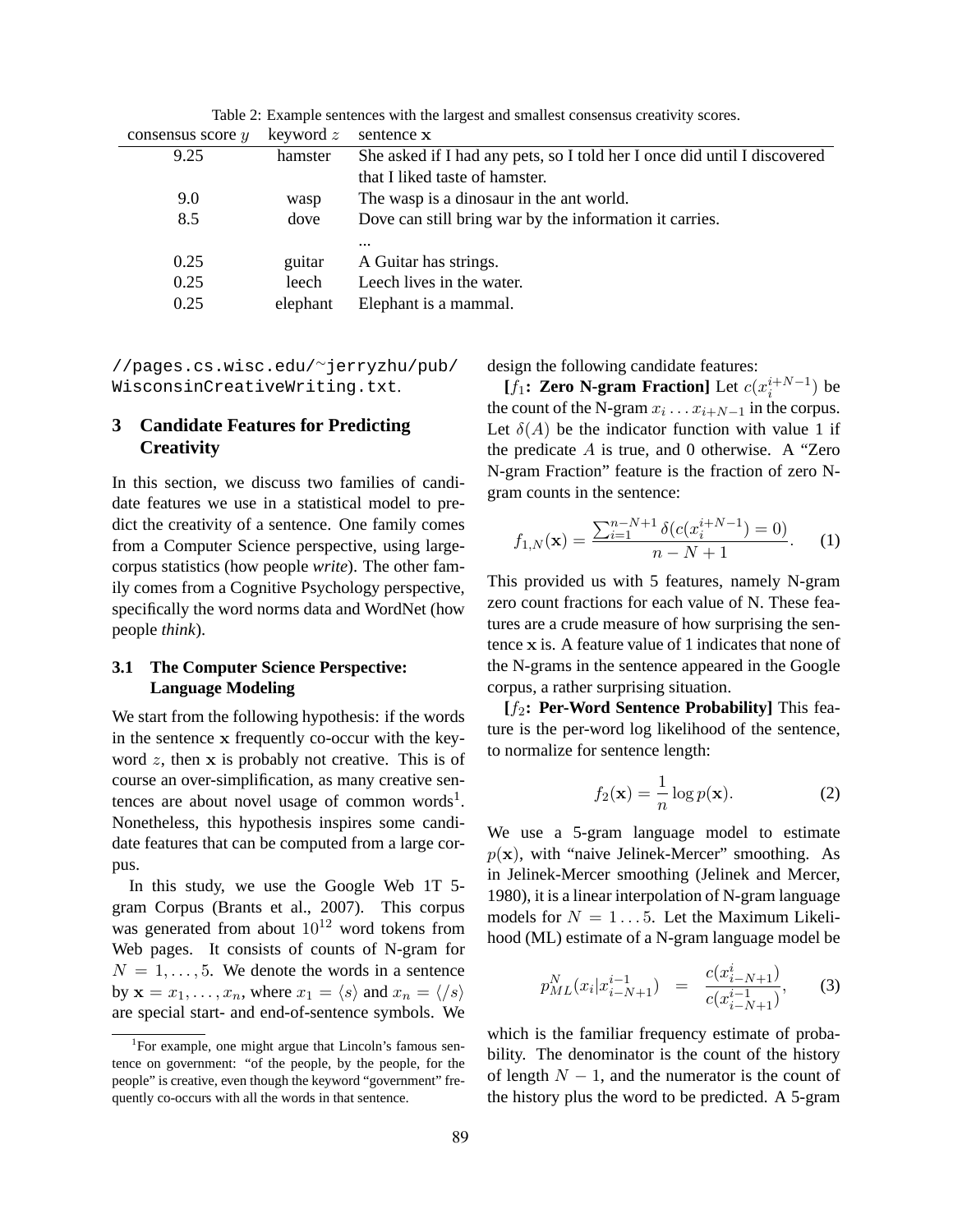Jelinek-Mercer smoothing language model on sentence x is

$$
p(\mathbf{x}) = \prod_{i=1}^{n} p(x_i | x_{i-5+1}^{i-1})
$$
 (4)

$$
p(x_i|x_{i-5+1}^{i-1}) = \sum_{N=1}^{5} \lambda_N P_{ML}^N(x_i|x_{i-N+1}^{i-1}), (5)
$$

where the linear interpolation weights  $\lambda_1 + \ldots +$  $\lambda_5 = 1$ . The optimal values of  $\lambda$ 's are a function of history counts (binned into "buckets")  $c(x_{i-N+1}^{i-1})$ , and should be optimized with convex optimization from corpus. However, because our corpus is large, and because we do not require precise language modeling, we instead set the  $\lambda$ 's in a heuristic manner. Starting from N=5 to 1,  $\lambda_N$  is set to zero until the N where we have enough history count for reliable estimate. Specifically, we require  $c(x_{i-N+1}^{i-1}) > 1000$ . The first N that this happens receives  $\lambda_N = 0.9$ . The next lower order model receives 0.9 fraction of the remaining weight, i.e.,  $\lambda_{N-1} = 0.9 \times (1 - 0.9)$ , and so on. Finally,  $\lambda_1$  receives all remaining weight to ensure  $\lambda_1 + \ldots + \lambda_5 =$ 1. This heuristic captures the essence of Jelinek-Mercer smoothing and is highly efficient, at the price of suboptimal interpolation weights.

**[**f3**: Per-Word Context Probability]** The previous feature  $f_2$  ignores the fact that our sentence x is composed around a given keyword  $z$ . Given that the writer was prompted with the keyword  $z$ , we are interested in the novelty of the sentence surrounding the keyword. Let  $x_k$  be the first occurrence of  $z$  in the sentence, and let  $\mathbf{x}_{-k}$  be the *context* of the keyword, i.e., the sentence with the  $k$ -th word (the keyword) removed. This notion of context novelty can be captured by

$$
p(\mathbf{x}_{-k}|x_k = z) = \frac{p(\mathbf{x}_{-k}, x_k = z)}{p(x_k = z)} = \frac{p(\mathbf{x})}{p(z)},
$$
 (6)

where  $p(x)$  is estimated from the naive Jelinek-Mercer 5-gram language model above, and  $p(z)$  is estimated from a unigram language model. Our third feature is the length-normalized log likelihood of the context:

$$
f_3(\mathbf{x}, z) = \frac{1}{n-1} \left( \log p(\mathbf{x}) - \log p(z) \right). \tag{7}
$$

## **3.2 The Cognitive Psychology Perspective: Word Norms and WordNet**

A text corpus like the one above captures how people *write* sentences related to a keyword. However, this can be different from how people *think about related concepts* in their head for the same keyword. In fact, common sense knowledge is often underrepresented in a corpus – for example, why bother repeating "A duck has a long neck" over and over again? However, this lack of co-occurrence does not necessarily make the duck sentence creative.

The way people think about concepts can in part be captured by *word norms* experiments in psychology. In such experiments, a human subject is provided with a keyword  $z$ , and is asked to write down the first (or a few) word  $x$  that comes to mind. When aggregated over multiple subjects on the same keyword, the experiment provides an estimate of the concept transition probability  $p(x|z)$ . Given enough keywords, one can construct a concept network where the nodes are the keywords, and the edges describe the transitions (Steyvers and Tenenbaum, 2005). For our purpose, we posit that a sentence x may not be creative with respect to a keyword z, if many words in x can be readily retrieved as the norms of keyword  $z$ . In a sense, the writer was thinking the obvious.

**[**f4**: Word Norms Fraction]** We use the Leuven dataset, which consists of norms for 1,424 keywords (De Deyne and Storms, 2008b; De Deyne and Storms, 2008a). The original Leuven dataset is in Dutch, we use a version that is translated into English. For each sentence x, we first exclude the keyword z from the sentence. We also remove punctuations, and map all words to lower case. We further remove all stopwords using the Snowball stopword list (Porter, 2001), and stem all words in the sentence and the norm word list using NLTK (Loper and Bird, 2002). We then count the number of words  $x_i$  that appear in the norm list of the keyword  $z$  in the Leuven data. Let this count be  $c_{norm}(\mathbf{x}, z)$ . The feature is the fraction of such norm words in the original sentence:

$$
f_4(\mathbf{x}, z) = \frac{c_{norm}(\mathbf{x}, z)}{n}.
$$
 (8)

It is worth noting that the Leuven dataset is relatively small, with less than two thousand keywords. This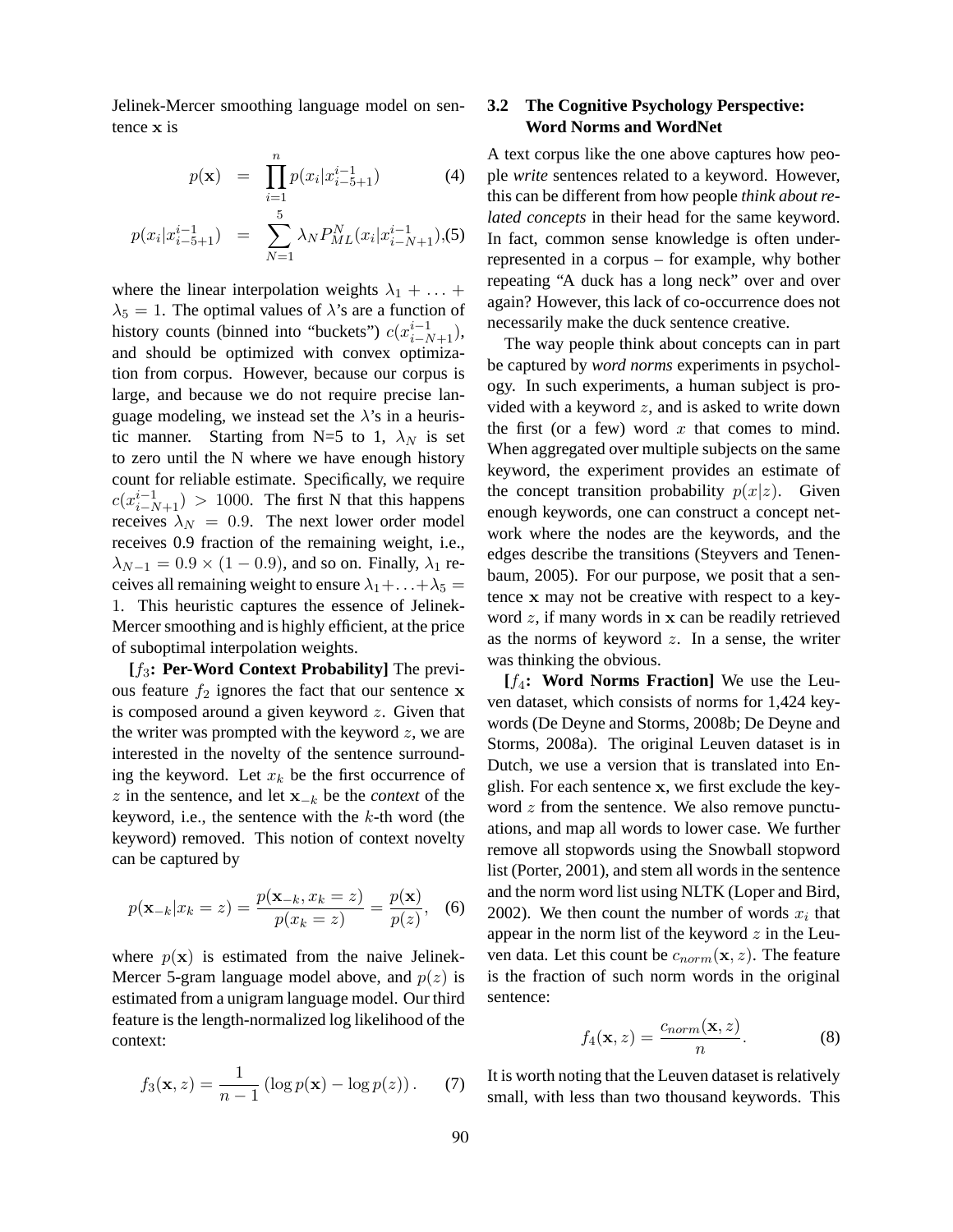is a common issue with psychology norms datasets, as massive number of human subjects are difficult to obtain. To scale our method up to handle large vocabulary in the future, one possible method is to automatically infer the norms of novel keywords using corpus statistics (e.g., distributional similarity).

**[**f<sup>5</sup> − f13**: WordNet Similarity]** WordNet is another linguistic resource motivated by cognitive psychology. For each sentence x, we compute Word-Net 3.0 similarity between the keyword  $z$  and each word  $x_i$  in the sentence. Specifically, we use the "path similarity" provided by NLTK (Loper and Bird, 2002). Path similarity returns a score denoting how similar two word senses are, based on the shortest path that connects the senses in the hypernym/hyponym taxonomy. The score is in the range 0 to 1, except in those cases where a path cannot be found, in which case -1 is returned. A score of 1 represents identity, i.e., comparing a sense with itself. Let the similarities be  $s_1 \ldots s_n$ . We experiment with the following features: The mean, median, and variance of similarities:

$$
f_5(\mathbf{x}, z) = \text{mean}(s_1 \dots s_n) \tag{9}
$$

$$
f_6(\mathbf{x}, z) = \text{median}(s_1 \dots s_n) \qquad (10)
$$

$$
f_7(\mathbf{x}, z) = \text{var}(s_1 \dots s_n). \tag{11}
$$

Features  $f_8, \ldots, f_{12}$  are the top five similarities. When the length of the sentence is shorter than five, we fill the remaining features with -1. Finally, feature  $f_{13}$  is the fraction of positive similarity:

$$
f_{13}(\mathbf{x}, z) = \frac{\sum_{i=1}^{n} \delta(s_i > 0)}{n}.
$$
 (12)

#### **4 Regression Analysis on Creativity**

With the candidate features introduced in Section 3, we construct a linear regression model to predict the creativity scores given a sentence and its keyword.

The first question one asks in regression analysis is whether the features have a (linear) correlation with the creativity score  $y$ . We compute the correlation coefficient

$$
\rho_i = \frac{\text{Cov}(f_i, y)}{\sigma_{f_i} \sigma_y} \tag{13}
$$

for each candidate feature  $f_i$  separately on the first row in Table 3. Some observations:

- The feature  $f_4$  (Word Norms Fraction) has the largest correlation coefficient -0.48 in terms of magnitude. That is, the more words in the sentence that are also in the norms of the keyword, the less creative the sentence is.
- The feature  $f_{12}$  (the 5-th WordNet similarity in the sentence to the keyword) has a large positive coefficient 0.47. This is rather unexpected. A closer inspection reveals that  $f_{12}$  equals -1 for about half of the sentences, and is around 0.05 for the other half. Furthermore, the second half has on average higher creativity scores. Although we hypothesized earlier that more similar words means lower creativity, this (together with the positive  $\rho$  for  $f_{10}$ ,  $f_{11}$ ) suggests the other way around: more similar words are correlated with higher creativity.
- The feature  $f_5$  (mean WordNet similarity) has a negative correlation with creativity. This feature is related to  $f_{12}$ , but in a different direction. We speculate that this feature measures the strength of similar words, while  $f_{12}$  indirectly measures the number of similar words.
- The feature  $f_3$  (Per-Word Context Probability) has a negative correlation with creativity. The more predictable the sentence around the keyword using a language model, the lower the creativity.

Next, we build a linear regression model to predict creativity. We use stepwise regression, which is a technique for feature selection by iteratively including / excluding candidate features from the regression model based on statistical significance tests (Draper and Smith, 1998). The result is a linear regression model with a small number of salient features. For the creativity dataset, the features (and their regression coefficients) included by stepwise regression are shown on the second row in Table 3. The corresponding linear regression model is

$$
\hat{y}(\mathbf{x}, z) = -5.06 \times f_4 + 1.80 \times f_{12} - 0.76 \times f_3
$$
  
-3.39 \times f\_5 + 0.92. (14)

A plot comparing  $\hat{y}$  and y is given in Figure 2. The root mean squared error (RMSE) of this model is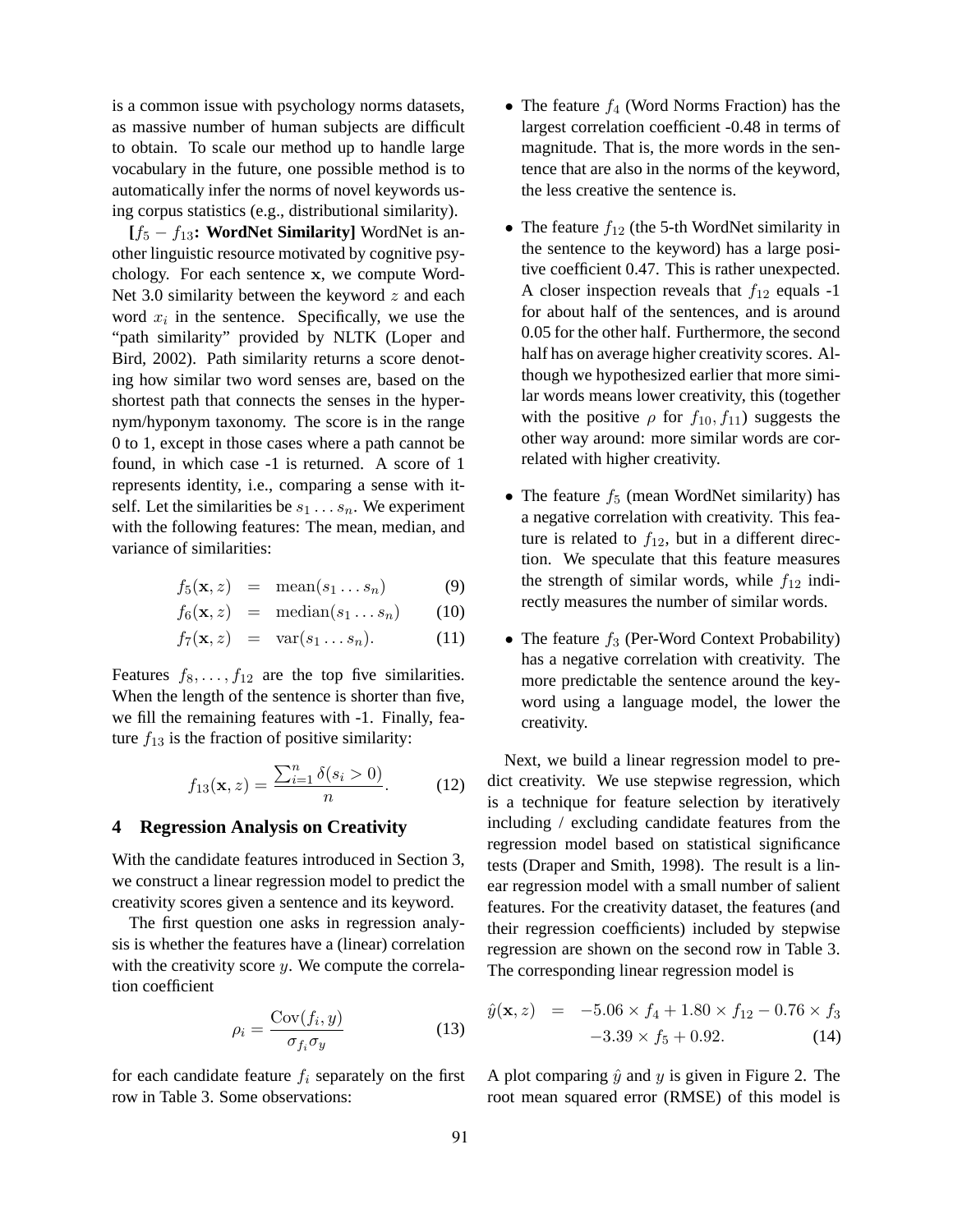$f_{1,1}$   $f_{1,2}$   $f_{1,3}$   $f_{1,4}$   $f_{1,5}$   $f_{2}$   $f_{3}$   $f_{4}$   $f_{5}$  $\rho$  | 0.09 0.09 0.17 0.06 -0.04 -0.07 -0.32 -0.48 -0.41  $\beta$  -0.76 -5.06 -3.39  $f_6$   $f_7$   $f_8$   $f_9$   $f_{10}$   $f_{11}$   $f_{12}$   $f_{13}$  $\rho$  | -0.19 -0.25 -0.02 0.06 0.23 0.30 0.47 -0.01  $\beta$  | 1.80



Figure 2: The creativity score  $\hat{y}$  as predicted by the linear regression model in equation 14, compared to the true score *y*. Each dot is a sentence.

1.51. In contrast, the constant predictor would have RMSE 2.37 (i.e., the standard deviation of  $y$ ). We make two comments:

- 1. It is interesting to note that our intuitive features are able to partially predict subjective creativity scores. On the other hand, we certainly do not claim that our features or model solved this difficult problem.
- 2. All three kinds of knowledge: corpus statistics  $(f_3)$ , word norms  $(f_4)$ , and WordNet  $(f_5, f_{12})$ are included in the regression model. Coincidentally, these features have the largest correlation coefficients with the creativity score. The fact that they are all included suggests that these are not redundant features, and each captures some aspect of creativity.

#### **5 Conclusions and Future Work**

We presented a simplified creativity prediction task, and showed that features derived from statistical language modeling, word norms, and WordNet can partially predict human judges' subjective creativity scores.

Our problem setting is artificial, in that the creativity of the sentences are judged with respect to their respective keywords, which are assumed to be known beforehand. This allows us to design features centered around the keywords. We hope our analysis can be extended to the setting where the only input is the sentence, without the keyword. This can potentially be achieved by performing keyword extraction on the sentence first, and apply our analysis on the extracted keyword.

As discussed in the introduction, our analysis is susceptible to nonsense input sentences, which could be predicted as highly creative. Combining our analysis with a "sensibility analysis" is an important future direction.

Finally, our model might be adapted to explain why a sentence is deemed creative, by analyzing the contribution of individual features in the model.

#### **6 Acknowledgments**

We thank the anonymous reviewers for suggestions on related work and other helpful comments, and Chuck Dyer, Andrew Goldberg, Jake Rosin, and Steve Yazicioglu for assisting the project. This work is supported in part by the Wisconsin Alumni Research Foundation.

#### **References**

- Thorsten Brants, Ashok C. Popat, Peng Xu, Franz J. Och, and Jeffrey Dean. 2007. Large language models in machine translation. In *EMNLP*.
- S. De Deyne and G Storms. 2008a. Word associations: Network and semantic properties. *Behavior Research Methods*, 40:213–231.
- S. De Deyne and G Storms. 2008b. Word associations: Norms for 1,424 Dutch words in a continuous task. *Behavior Research Methods*, 40:198–205.

Table 3: ρ: The linear correlation coefficients between a candidate feature and the creativity score y.  $\beta$ : The selected features and their regression coefficients in stepwise linear regression.